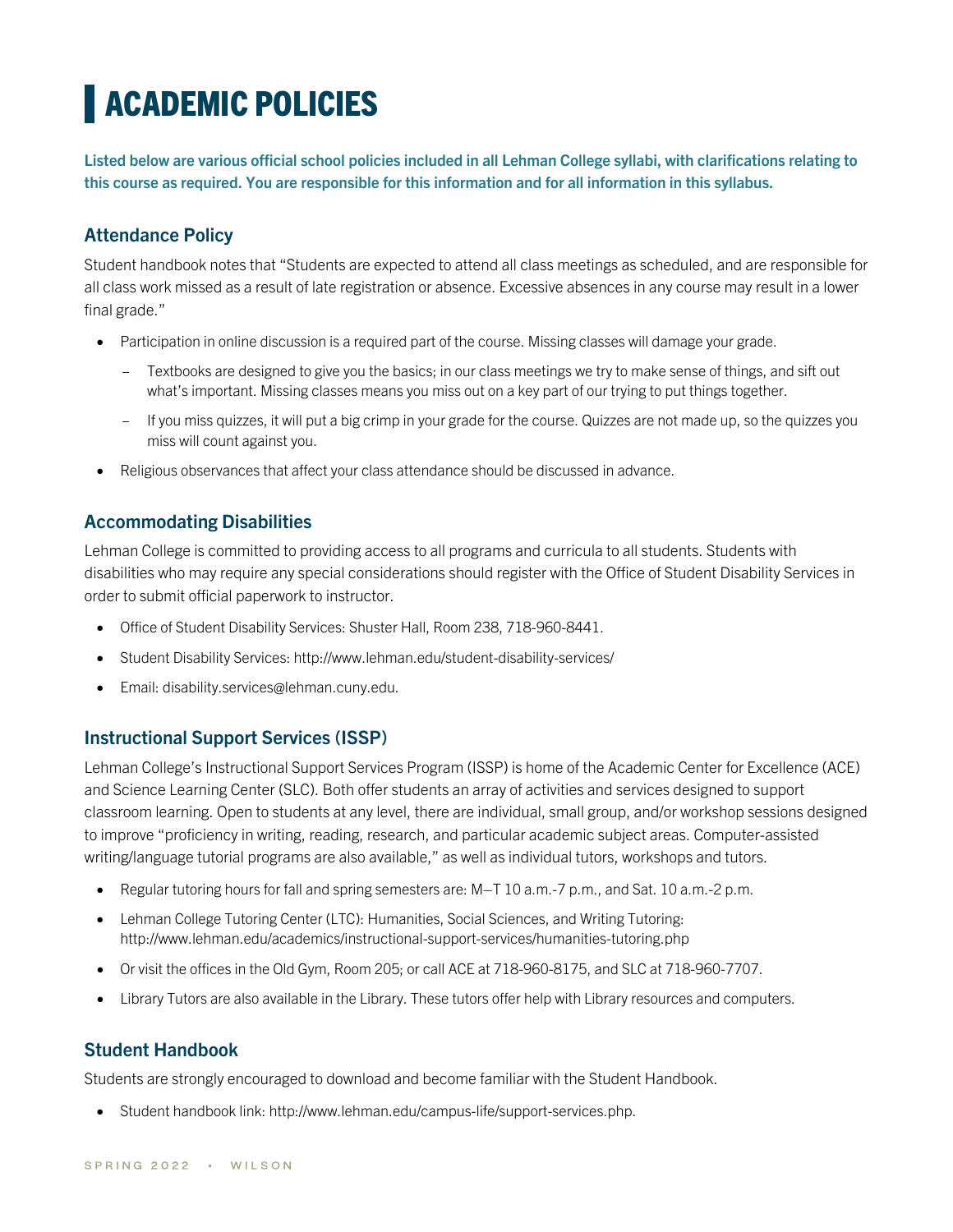# **Writing-Intensive Course Requirements**

Lehman Students must complete four writing-intensive courses. In a WI Course, "students should be expected to write approximately 15-20 pages of proofread, typed work that is turned in to the instructor for grading." Various courses stipulate various requirements designed to meet this requisite over the course of the semester.

WI courses focus on revision, short and long assignments, graded and ungraded writing, journals, etc, and each will have "a class-size limit of twenty-two. Under no circumstances will more than twenty-five students be admitted to any writing-intensive section."

• Writing Intensive FAQs: http://www.lehman.edu/academics/general-education/writing-faqs.php

#### **Technology and Blackboard Information**

You are required to use Blackboard to access course materials and to post assignments to Safe Assign.

You are required to provide your best email address to me; if not provided I will use the one given by the school. Either way you must sign into that email account for course messages—and check it! Blackboard will only allow me to send individual and mass messages to Lehman accounts. If there is an issue, this is the only account to which I can send and if I email the class something, the fact that you didn't know about an assignment or course change because you don't check your email will never be accepted for not knowing the information.

- Blackboard Links and Support:http://www.lehman.edu/itr/blackboard.php
- For Information Technology: http://www.lehman.edu/itr/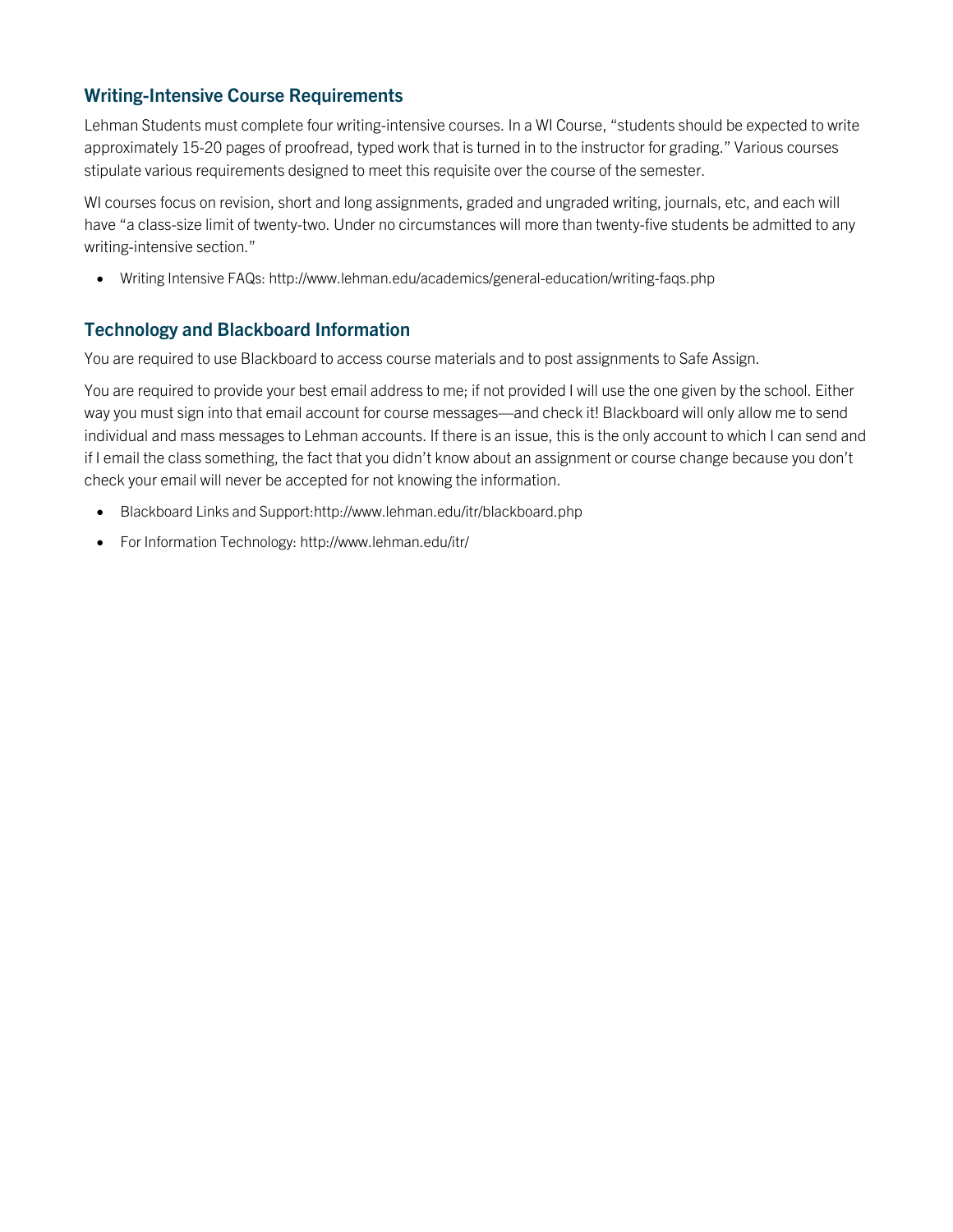# **ACADEMIC INTEGRITY AND PLAGIARISM POLICY**

### **What is plagiarism?**

Here is CUNY's official definition of plagiarism:

- Plagiarism is the act of presenting another person's ideas, research or writings as your own. The following are some examples of plagiarism, but by no means is it an exhaustive list:
	- Copying another person's actual words without the use of quotation marks and footnotes attributing the words to their source.
	- Presenting another person's ideas or theories in your own words without noting the source.
	- Using information that is not common knowledge without acknowledging the source.
	- Failing to acknowledge collaborators on homework and laboratory assignments.
- Internet plagiarism includes submitting downloaded term papers or parts of term papers; paraphrasing or copying information from the internet without citing the source; and "cutting & pasting" from various sources without proper attribution.

#### **Key points**

**Use of writing or ideas.** The key phrase is right up front in the definition: "another person's ideas". Copying and pasting from another source without attribution is plagiarism, but so is using someone's ideas even if they're reworded. Plagiarism is the act of using someone else's work and presenting it as your own, under your name.

**What is an essay?** When you present an academic essay, it's an act that says, "This is what I think. These are the conclusions I have drawn from studying this issue." An essay is your assessment of a subject, and the ideas in it are presented as your ideas, with any ideas not your own carefully footnoted and clearly segregated so it's clear what is your analysis and what is evidence drawn from primary or secondary sources.

**Paraphrasing.** Paraphrasing or putting things into your own words does not alter the use of someone else's ideas as your own. Here's why. If the phrase appearing in an essay written by someone else is, for example, "To apply this type of painting to residential interiors was a Roman idea", and in your essay it's reworded as "it was the Romans who applied this type of painting method to home walls", it doesn't change the fact that someone else's ideas are being presented as if they were your own, as if those ideas originated in your own mind. It's still intellectual dishonesty.

**Citations.** All information from any source you use must have a citation, period. This is true whether it's a direct quote, a paraphrase, or just an idea you're talking about that came from the source you used. For more information on citations, please see the section on citations and bibliographies in the Elephant Pamphlet (pages 13-19).

Self-plagiarism. Reusing writing you've previously submitted for credit, in order to get credit for it a second time, is a form of academic dishonesty known as "self-plagiarism." For example, if you retake a course, you may not submit a paper, or parts of that paper, that you previously submitted for credit the first time you took the course for the same assignment the second time you take that course. You must write a different paper consisting of new material for the submission the second time around. Similarly, if you wrote a paper for course A, and course B has a similar assignment, you may not submit that paper, or parts of that paper, for the similar assignment for course B. You must write a different paper consisting of new material for course B.